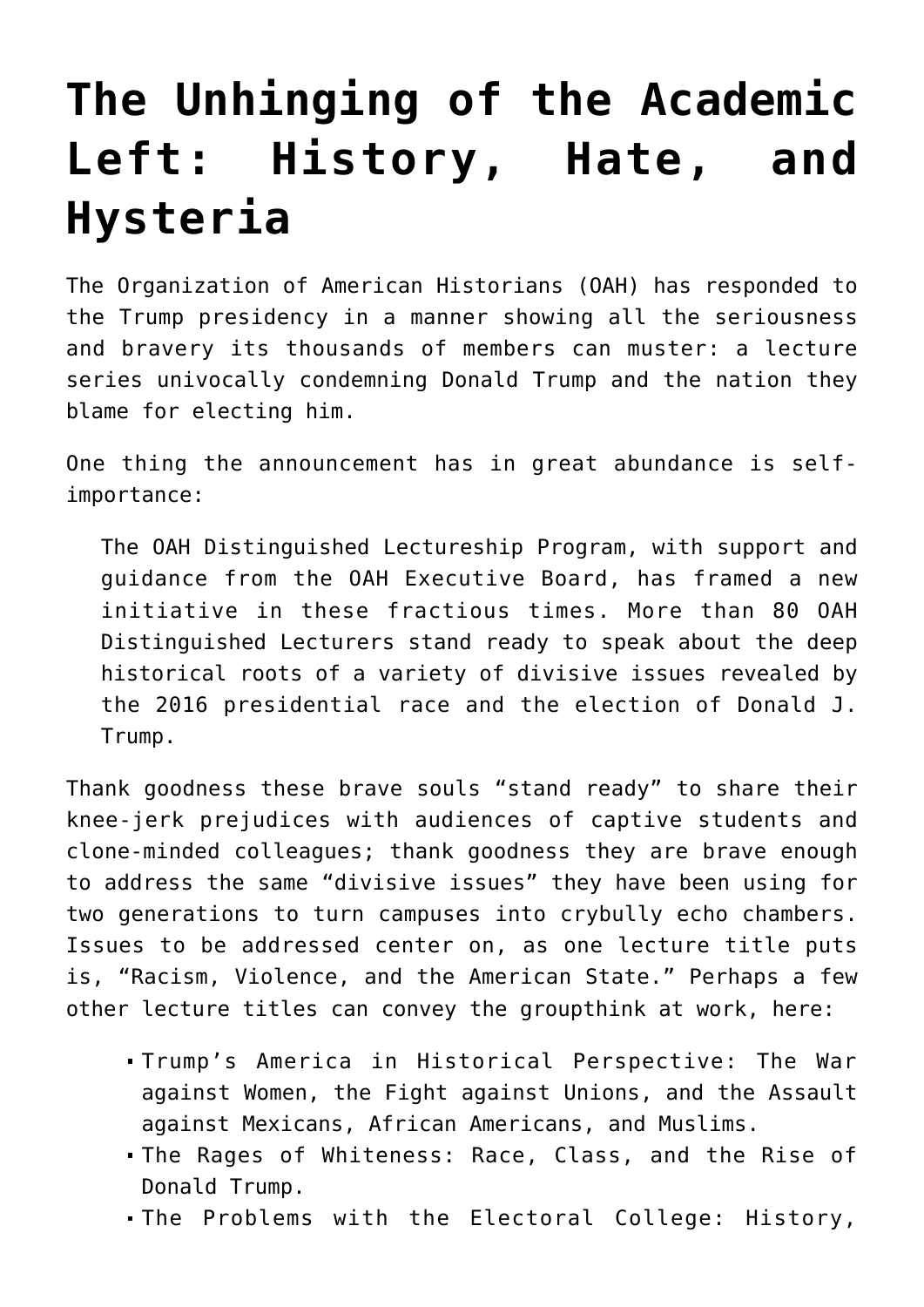Racism, and the Idea of "One Person, One Vote."

Teaching on Trump: Experiences Teaching a Course on the Far Right in America, Past and Present.

The dreary uniformity of diatribes against our nation as a bastion of racism, sexism, and homophobia is nothing new. These same talks have been standard on campus for decades; they have been merely repackaged as attacks on a President who dared deny the "truth" that the United States is a cesspool of injustice that must be fundamentally transformed through radical political action. That not one academic on the official OAH program has anything nice to say about our President, or those who voted for him, also is unsurprising. We have known for many years, and finally have multiple studies corroborating the fact that, college faculties are virtually unanimous in their leftism. Ratios of "liberals" to "conservatives" vary from 5:1 to 12:1 depending on the study and reach even more astronomical levels of leftist uniformity depending on the particular institution and region on the country (e.g., few liberal arts colleges in New England have heard of, let alone seen or employed, a conservative professor since at least the time of Chairman Mao). Even where they exist, many vaguely conservative faculty members generally hide or even deny their political views for fear of bullying, targeting, and potential firing.

Pretty much everyone knows at this point that campuses are fortresses of leftist groupthink. Less well known, or at least less acknowledged, is just how extreme the universal views really are. As most Americans are aware, President Trump is no white supremacist, extremist, or even traditional conservative, particularly where marriage issues are concerned. Nevertheless, he constantly is referred to in these terms. Part of the reason is the perceived political utility of such smears. More important, however, is the skewed perspective from which academics in particular view him.

Even within the tiny group of "conservatives" represented on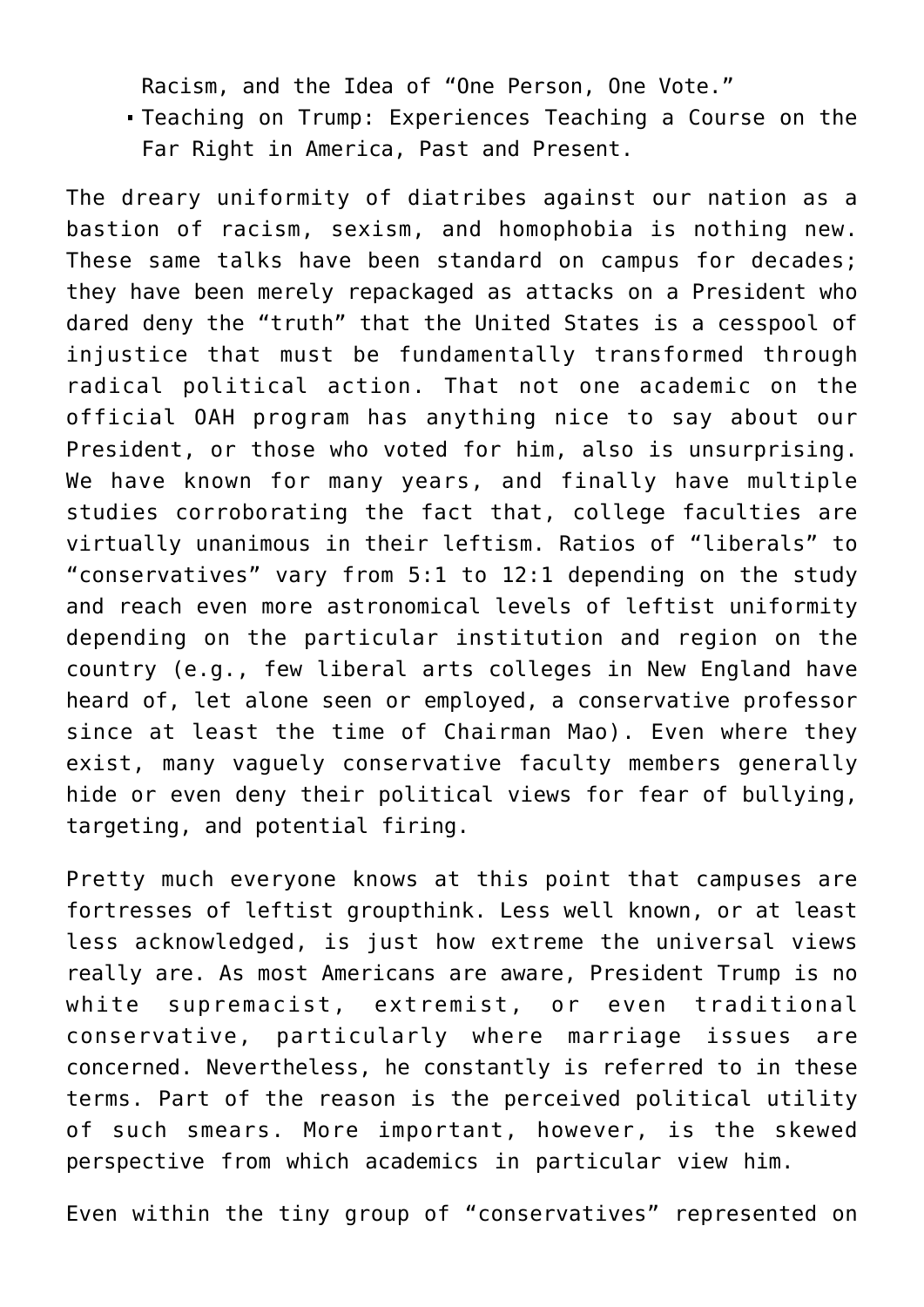campuses, by far the largest proportion are not conservative. Professors identified with the "right" on campuses almost always are libertarians (that is, liberal individualists) or political moderates who have strayed off their intellectual reservation on one or more issues important to the ruling ideology. Where does this leave the vast bulk of academics? To the left of Hillary Clinton. The political spectrum on campus begins with the ideology of a woman committed to socialized medicine and a government dedicated to doling out life-chances according to perceived group grievances, then moves left from there. Far more on campus were behind the candidacy of the avowed socialist Bernie Sanders than Hillary Clinton, and many saw Mr. Sanders as only a useful standard-bearer in a continuing leftward movement.

For decades, now, academics have gotten away with the obvious falsehood that their Marxist analysis is merely a form of critique, giving intellectual heft to a benignly liberal worldview and program. Whether in history, political science, law, or pretty much any other field, academics, in part through their writings but mostly through their indoctrination of captive student audiences with no ideological options, have pushed the public significantly to the left in its political and cultural assumptions. We have gone from demanding public morality to disparaging it, from assuming the goodness of our nation to viciously attacking its fundamental character as matters of public faith, from demanding public civility for all to attacking anyone who fails to toe the latest line of political correctness. Why? Because two generations of students have heard nothing else than, and been downgraded for disagreeing with, a pervasive orthodoxy in which infinite injustices are blamed on America, Christianity, and tradition.

Again, mere consideration of the "brave" professors' lecture topics should give one an inkling of their extremism. Then again, this is the staid, establishment face of the academic left. The real face of the academy—the face it showcases for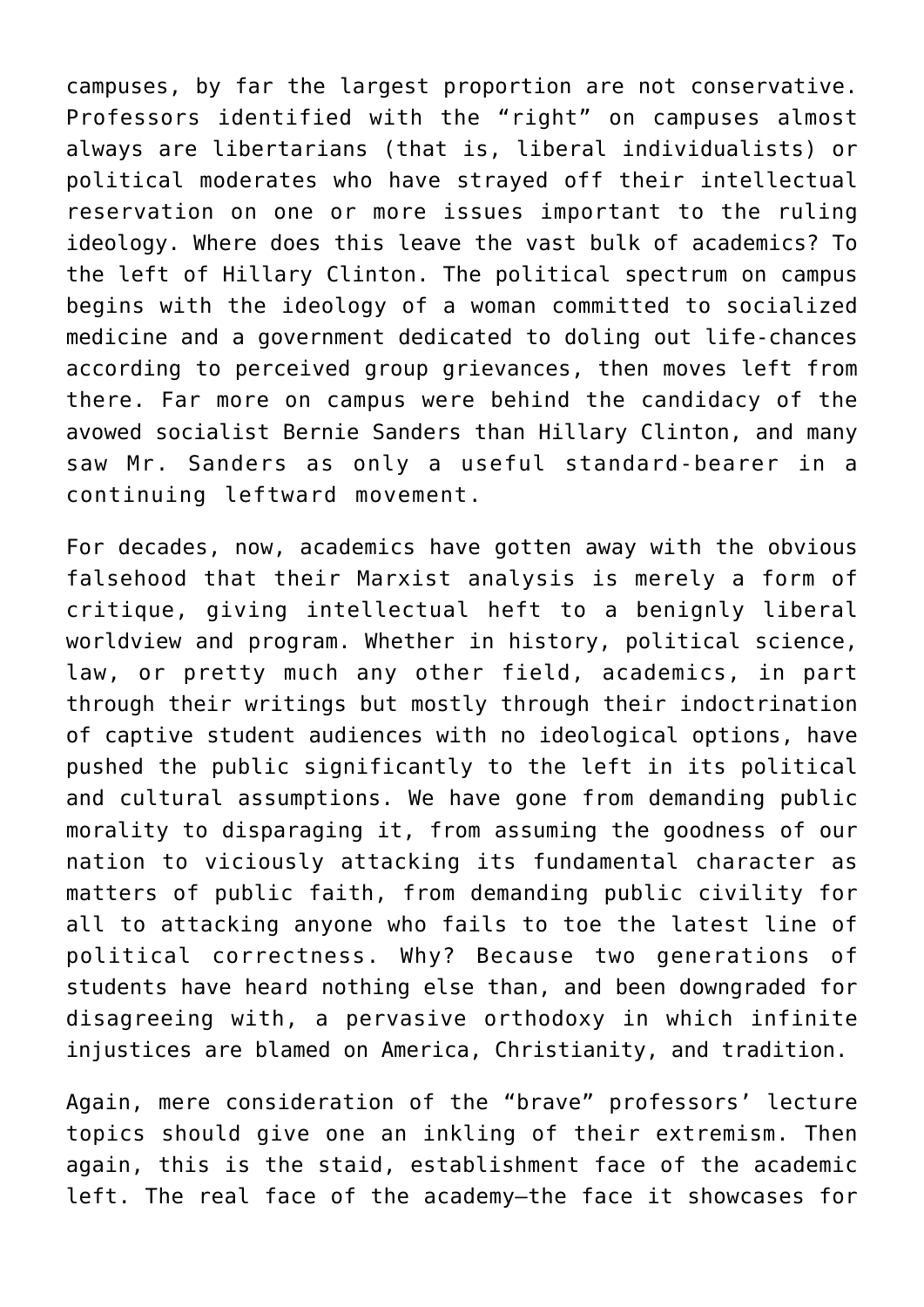its own members—is even more extremist than might appear, here. For a peak at what is going on within the profession itself, one need only look at the program for the 2017 OAH annual meeting. Take for example (there are many of the same general type to choose from) a panel titled "Solutions to the Overwhelming Whiteness of American History." The description merits quotation in full:

*The history profession is in the midst of disruption and fundamental change. In the late 1970s the Combahee River Collective's Statement articulated the politics of interlocking identities and the destructive forces of racism. Nearly forty year later, American history remains overwhelmingly white in approach, structure, content, allocation of resources, administration, and faculty. Students are demanding action against macro- and microaggressions around race and difference. Public discourse is often confused and reactive. On the front lines of these disjunctions, public historians are confronted with the task of making sense of history, the needs of visitors, and the work of scholars. This session uses the experiences of public history professionals to explore solutions to the enduring whiteness problem in American history and the creeping dangers of irrelevancy that accompany it.*

One with a stronger stomach than mine might write a book on all that is intellectually wrong with this statement—from its privileging of a "collective's" statement representing no one of note to its assertions that "students" are demanding what their teachers have programmed them to demand in a pervasive atmosphere of related rewards and punishments in class, afterschool activities, and the dormitories. The panel's central point, however, is distressingly simplistic, namely, that "truth" is whatever "public intellectuals" find useful in service to their political program. The past itself, on this view, is something to be created and re-created in line with current political objectives rooted in ideological resentment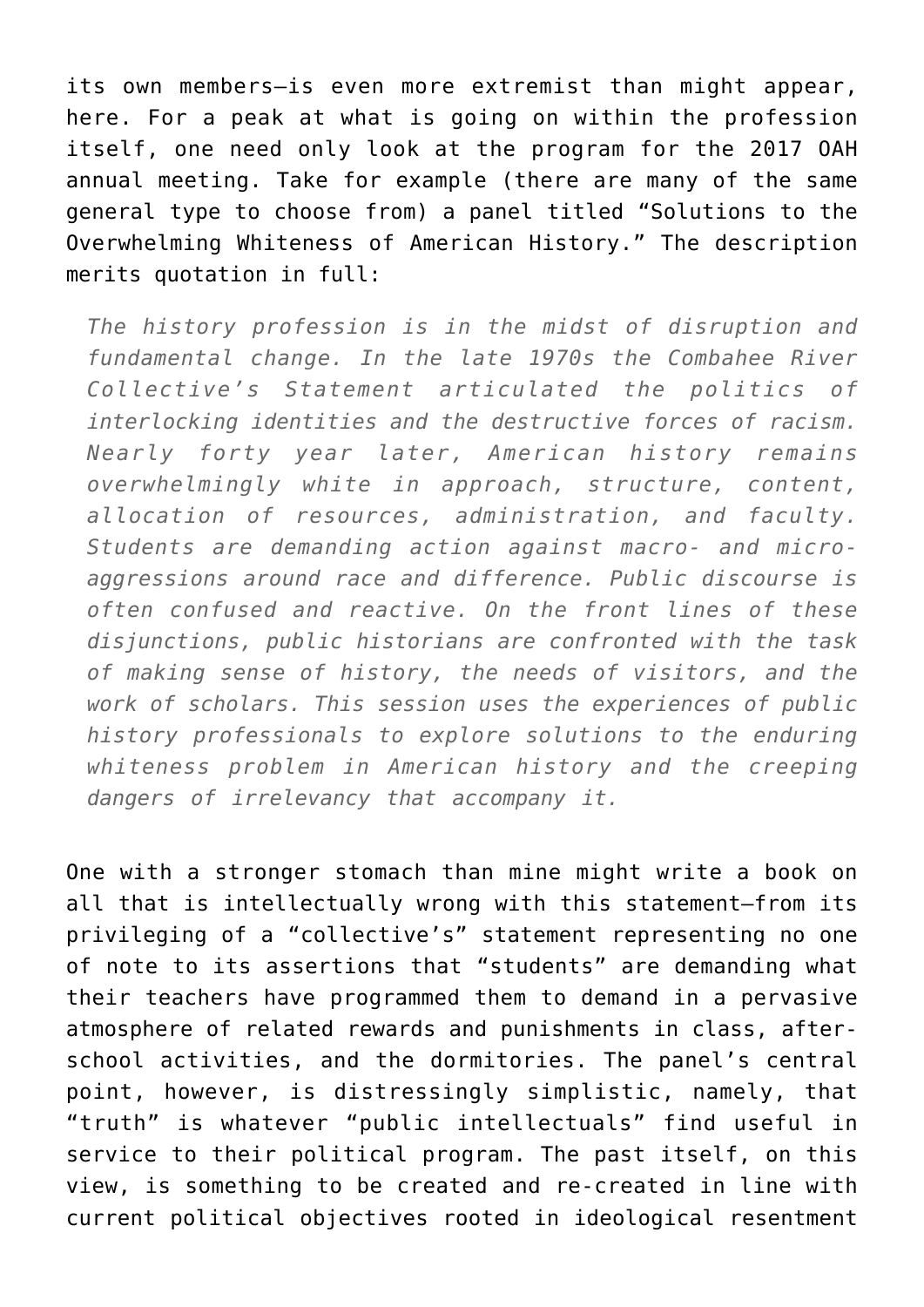and hostility toward traditions of thought and action, and entire classes of persons deemed oppressive on account of their identification with "the wrong side of history."

The "cutting edge" of historical study is a set of exercises in studied fabrication. There is no pretense, even, of a commitment to finding out what actually happened in the past. No tolerance is to be exercised toward those who fail to rewrite events of the past to emphasize the narrative of grievance. All that is left is the drive to destroy what we know about the past and replace it with something more useful for contemporary political purposes.

It has proven all too easy for observers to dismiss this revolutionary groupthink as intrinsic to campus life. Such dismissal empowers academic elites by treating college as something to be survived or recovered from upon graduation. Students' whose parents care at all about education mostly are just warned about what to avoid; they have almost no options or guidance in opposition to the ruling orthodoxy. As a result, most students succumb to the pressures of groupthink and come to either despise their own society or dismiss the very idea of understanding it as leading only to hateful fantasy.

And, lest we forget, radical historians do not indoctrinate only college students. They also shape the education of even very young children. California's Common Core, for example, has been fundamentally altered to enfold it within the LGBT "narrative." The state has adopted academic "standards" requiring, among other things, the teaching of sexual "diversity" beginning in the second grade. The project was spearheaded by historians who took it upon themselves to create a pro-LGBT narrative for students beginning in the second grade.

There increasingly is no avoiding such transformative policies. Religious institutions in California are under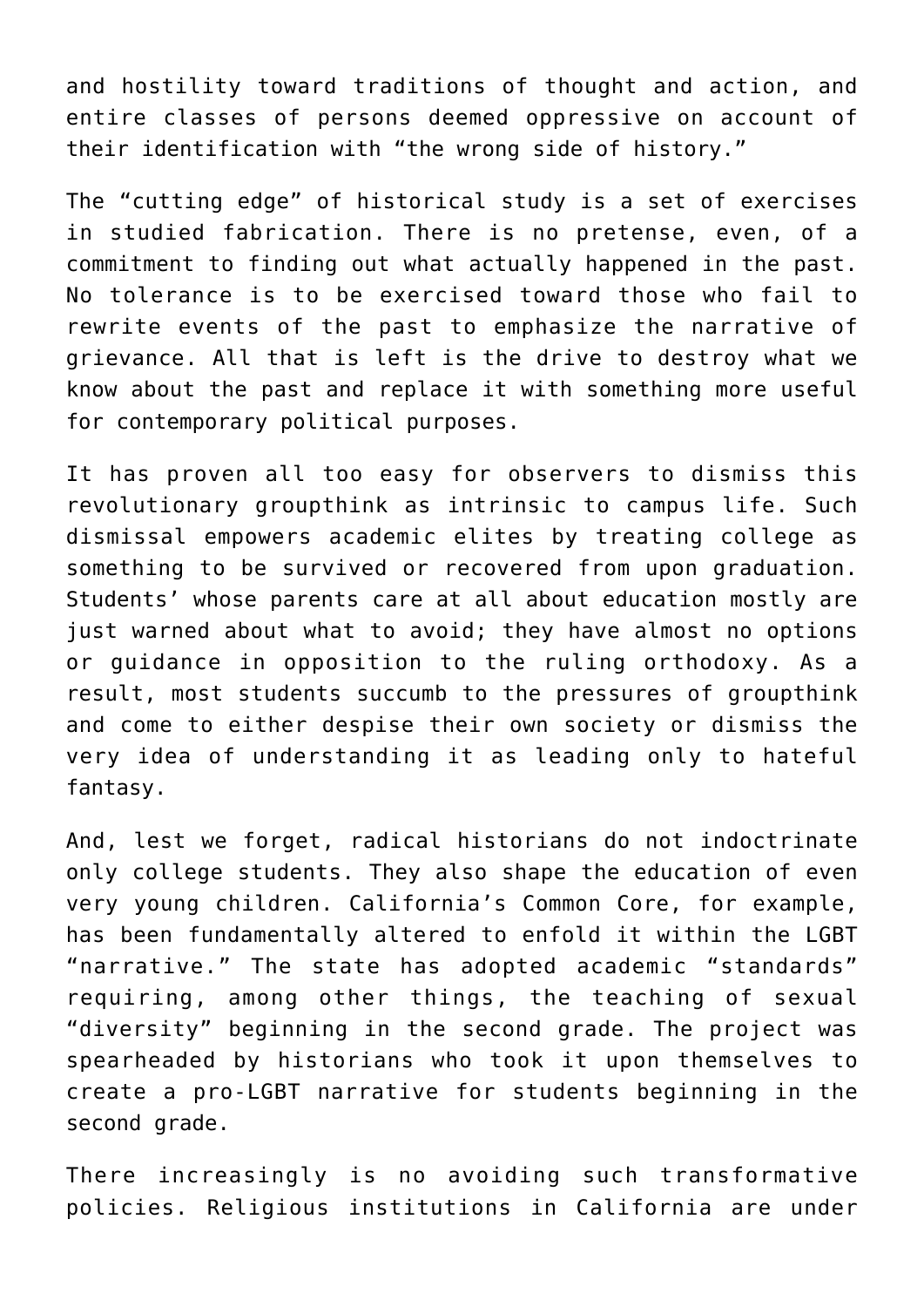increasing pressure to conform with the radical agenda. To suggest that sexuality is an intimate matter best entrusted to parents is now deemed so retrograde as to merit shaming, at best. And one had best not think of questioning the premises of such radical actions. To do so—whether one's grounds are scientific, cultural, or religious—is to court career suicide. The response to anyone (especially among academics) who opposes such conduct is that they are extremists seeking to undermine academic freedom and spawn hateful bigotry, or worse.

Before we can even begin to return sanity to our educational institutions, before we can gain a hearing for research and teaching rooted in the quest for truth rather than the imperative of radical action, we must recognize just how radical those we have entrusted with the commanding heights of our culture really are. And to do that we must first recognize that the university, for better or worse, really does occupy those commanding heights. It is in the university, or worse yet the public school, where most young people's minds are formed, where they gain the mental and spiritual habits they follow in shaping the dominant institutions, beliefs, and practices of our society.

So long as the government continues subsidizing radical groupthink through its tax, research, and other policies, we will continue to see our children indoctrinated into an ideology that denies reality, precludes self-awareness, and undermines ordered liberty. The "diversity" extolled by academic radicals always has been a false front, covering a drive for ideological uniformity. It is long past time to cut universities loose from forms of public support that enable maintenance of a radical hothouse in which even moderate republicans are considered bigoted extremists and Maoists are considered slightly eccentric carriers of the light of progress. A program of reform could easily be outlined. It would include requirements that universities actually use